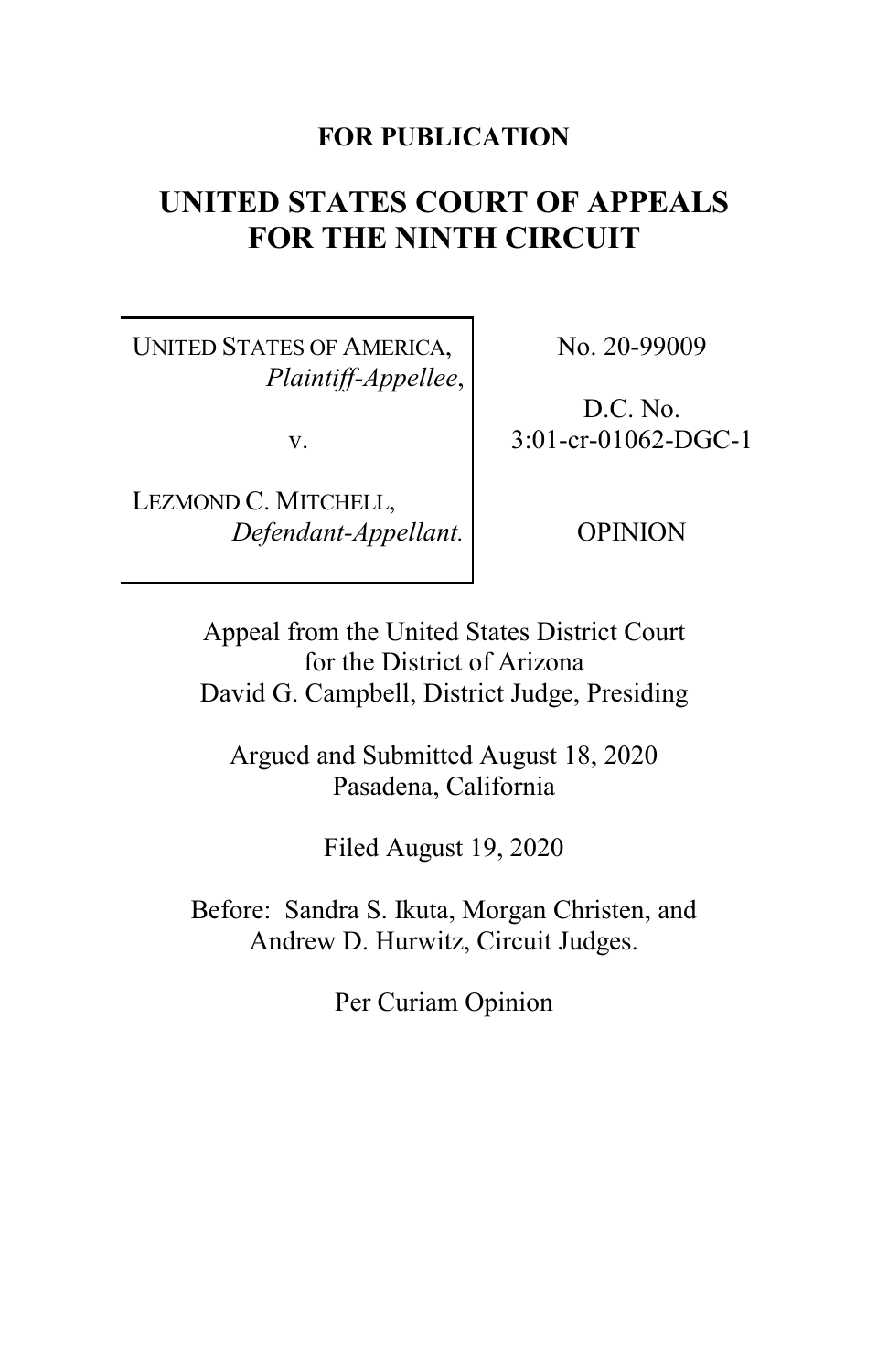## **SUMMARY\***

#### **Stay of Execution**

The panel denied Lezmond Mitchell's emergencymotion to stay his execution pending appeal and affirmed the district court's order denying his motion to strike his execution warrant, vacate the execution, or enjoin violation of the district court's original judgment.

Mitchell argued that if the Bureau of Prisons follows its execution protocols, his execution will not be implemented in the manner prescribed by the law of Arizona, and thus will be in violation of the judgment and the Federal Death Penalty Act, 18 U.S.C. § 3596(a) (FDPA).

The panel assumed without deciding that the Arizona Department of Corrections's Department Order 710 (Department Order Manual) constitutes "law of the State" for purposes of the FDPA and the judgment, and held that procedures that do not effectuate death fall outside the scope of  $§$  3596(a). The panel considered the six purported inconsistencies Mitchell identified between the BOP's execution protocol and procedures in the Department Order Manual, and concluded that Mitchell did not carry his burden of proving a reasonable probability that his execution will be carried out in a manner inconsistent with Arizona law or that it is more probable than not that he will suffer any irreparable harm. The panel concluded that Mitchell is therefore not

**<sup>\*</sup>** This summary constitutes no part of the opinion of the court. It has been prepared by court staff for the convenience of the reader.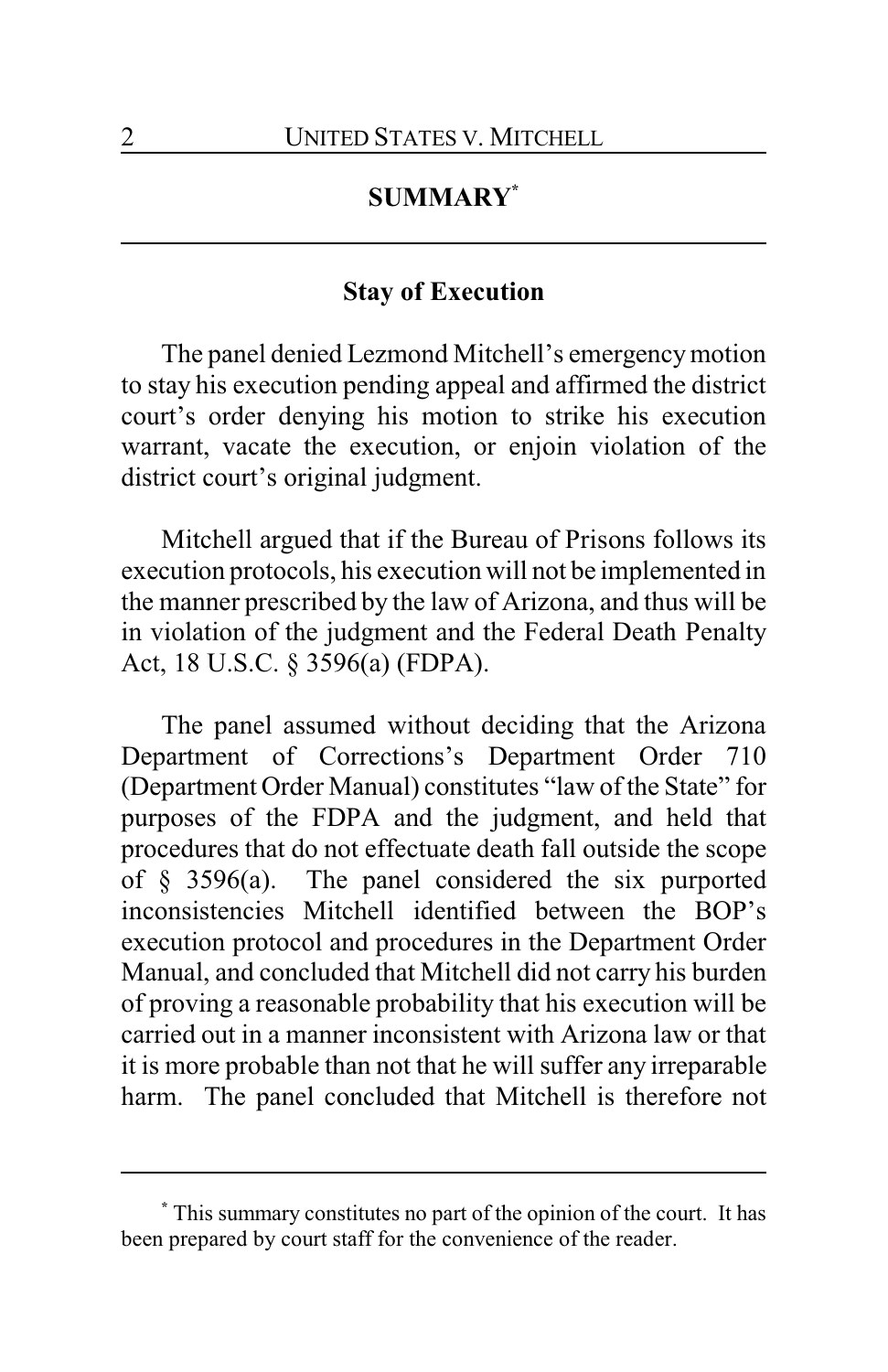entitled to a stay pending appeal or to the underlying injunctive relief he seeks.

### **COUNSEL**

Jonathan C. Aminoff (argued) and Celeste Bacchi, Deputy Federal Public Defenders; Cuahtemoc Ortega, Interim Federal Public Defender; Office of the Federal Public Defender, Los Angeles, California; for Defendant-Appellant.

William G. Voit (argued), Assistant United States Attorney; Krissa M. Lanham, Appellate Division Chief; Michael Bailey, United States Attorney; United States Attorney's Office, Phoenix, Arizona; for Plaintiff-Appellee.

#### **OPINION**

PER CURIAM:

Lezmond Mitchell has filed an emergency motion to stay his execution pending appeal of the denial of his motion to strike his execution warrant, vacate his execution, and enjoin violation of the district court's original judgment. We deny the motion because Mitchell has not carried his burden of demonstrating either that he is likely to succeed on the merits or that it is probable that he would suffer an irreparable injury in the absence of a stay.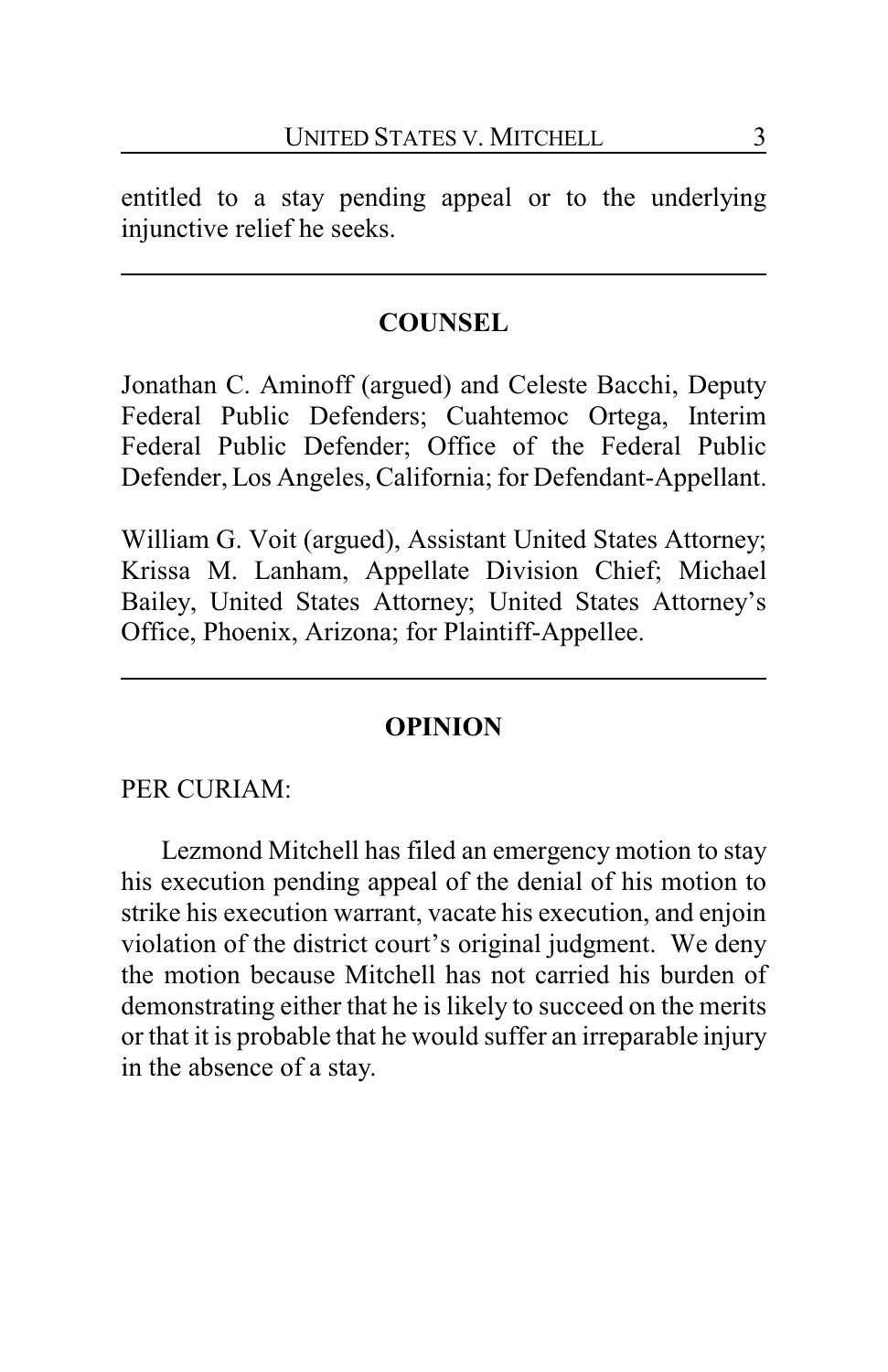#### I

Lezmond Mitchell was convicted of numerous offenses and sentenced to death in September 2003.**<sup>1</sup>** The district court's judgment (the "Judgment") provides, "When the sentence is to be implemented, the Attorney General shall release the defendant to the custody of the United States Marshal, who shall supervise implementation of the sentence in the manner prescribed by the law of the State of Arizona."**<sup>2</sup>** The parties agree that, for present purposes, there is no meaningful difference between the language of the Judgment and the language of the Federal Death Penalty Act (FDPA). *See* 18 U.S.C. § 3596(a).**<sup>3</sup>**

**<sup>2</sup>** The district court amended the Judgment on January 8, 2004, but left the provision quoted above unchanged.

**3** The FDPA provides, in pertinent part:

A person who has been sentenced to death pursuant to this chapter shall be committed to the custody of the Attorney General until exhaustion of the procedures for appeal of the judgment of conviction and for review of the sentence. When the sentence is to be implemented, the Attorney General shall release the person sentenced to death to the custody of a United States marshal, who shall supervise implementation of the sentence in the manner prescribed by the law of the State in which the sentence is imposed. If the law of the State does not provide for implementation of a sentence of death, the court shall designate another State, the law of which does provide for the implementation of a sentence of

**<sup>1</sup>** We have described the facts of this case in detail in three prior opinions. *See generally Mitchell v. United States*, 958 F.3d 775 (9th Cir. 2020); *Mitchell v. United States*, 790 F.3d 881 (9th Cir. 2015); *United States v. Mitchell*, 502 F.3d 931 (9th Cir. 2007).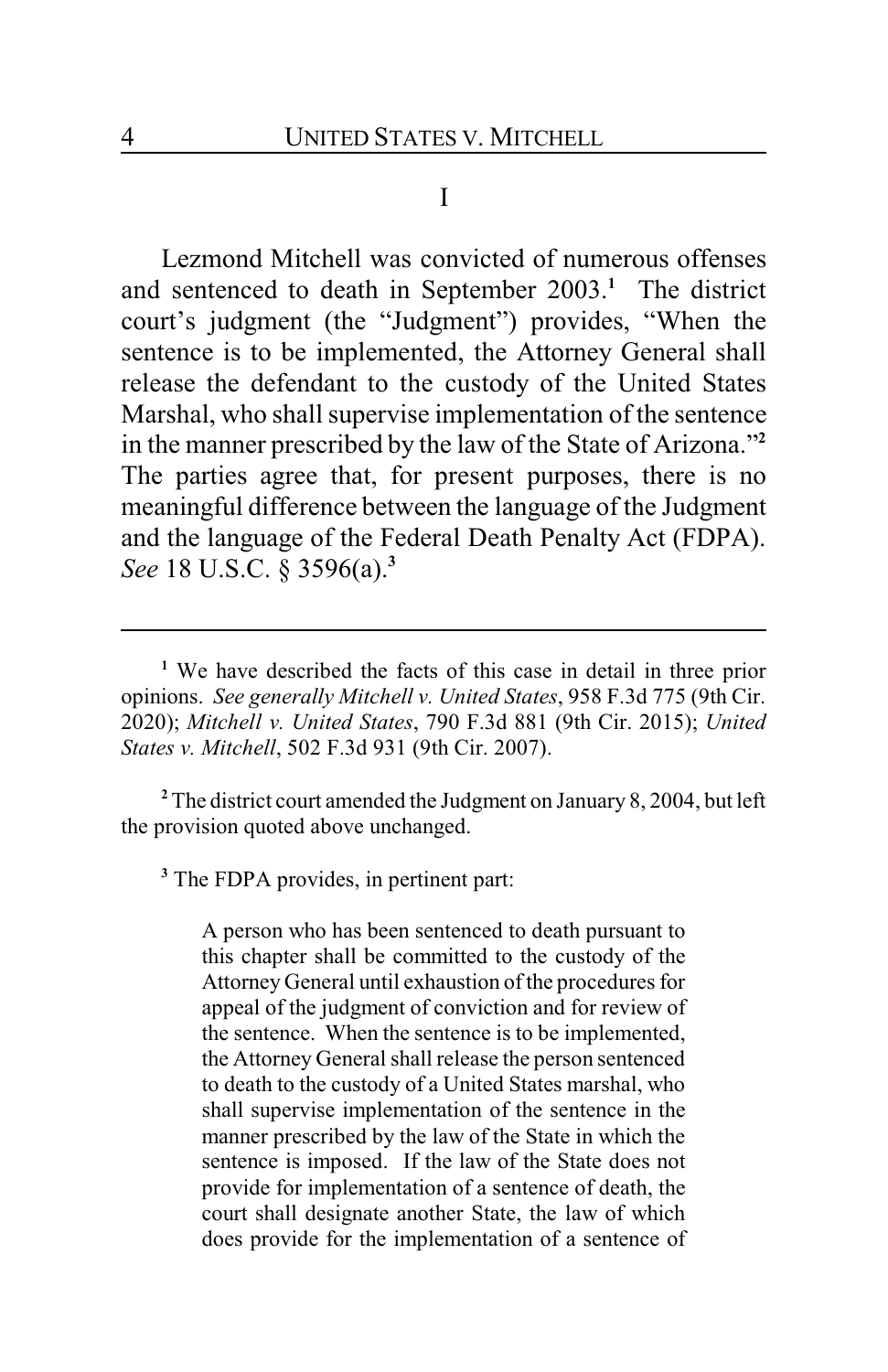On July 25, 2019, T.J. Watson, the warden of the Federal Correctional Complex at Terre Haute, Indiana, served Mitchell with a letter indicating that the Bureau of Prisons had set an execution date of December 11, 2019.**<sup>4</sup>** On October 4, 2019, however, we stayed Mitchell's execution pending resolution of his third appeal. *Mitchell v. United States*, No. 18-17031, ECF No. 26 (Oct. 4, 2019).

On July 29, 2020, after we rejected Mitchell's appeal but before the mandate issued, *see* Fed. R. App. P. 41(b), Watson served Mitchell with another letter indicating that the Bureau of Prisons had set a new execution date of August 26, 2020 (the "Execution Warrant"). The Execution Warrant states that it "serve[s] as official notification that pursuant to [28 C.F.R.  $\S$  26.3(a)(1)], the Director of the Federal Bureau of Prisons has set August 26, 2020, as the date for your execution by lethal injection."**<sup>5</sup>**

On August 6, 2020, Mitchell filed a motion in district court to strike the Execution Warrant, vacate his execution date, and enjoin any violation of the Judgment. Mitchell argued that if the Bureau of Prisons follows its execution protocols his execution will not be "implement[ed] . . . in the

> death, and the sentence shall be implemented in the latter State in the manner prescribed by such law.

18 U.S.C. § 3596(a).

**<sup>4</sup>** On July 31, 2019, Watson served Mitchell with an amended letter that corrected the name of the sentencing judge, which had been misstated on the prior version.

**5** 28 C.F.R. § 26.3(a)(1) establishes how the Bureau of Prisons will determine the date and time for an execution.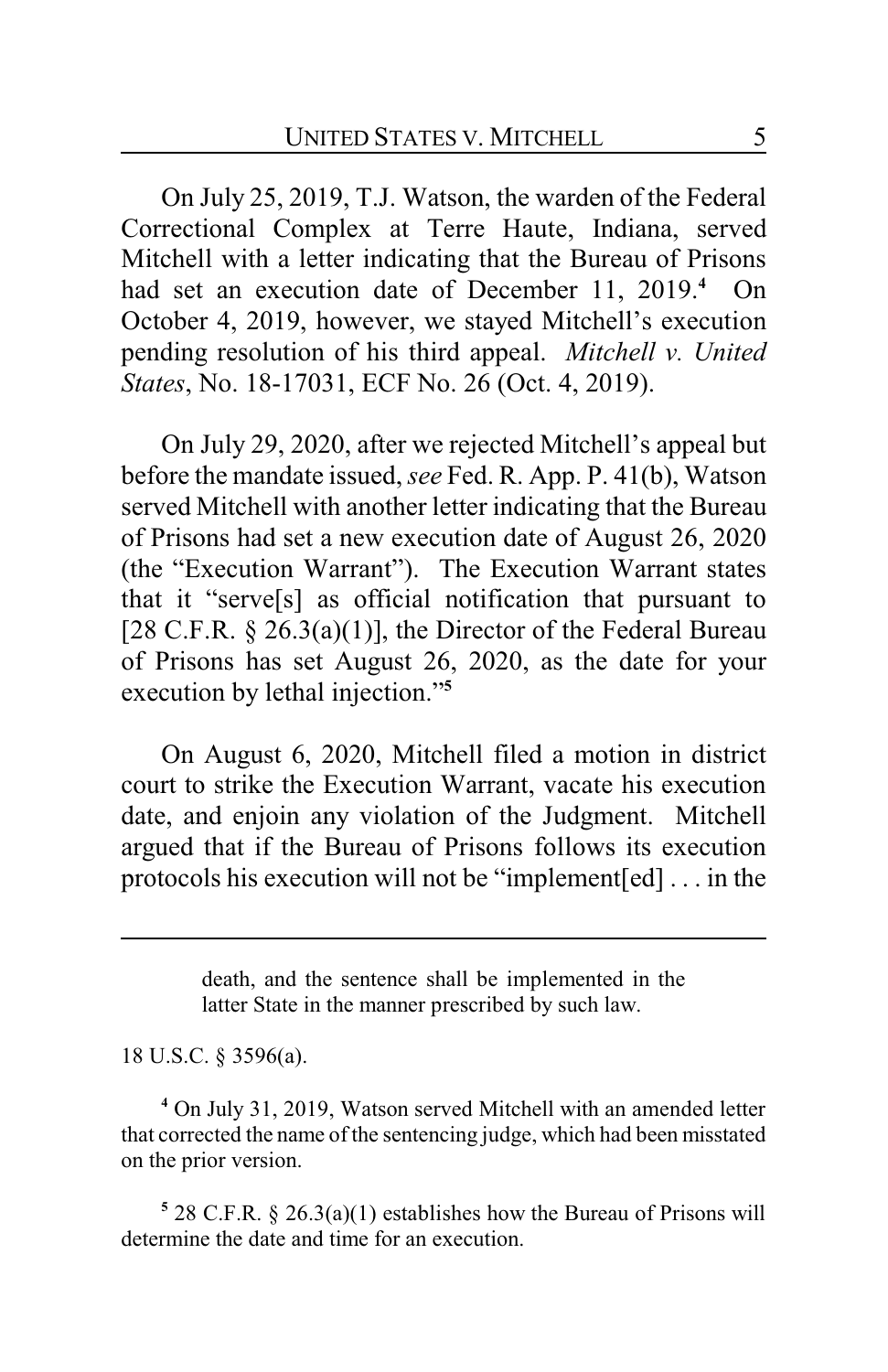manner prescribed by the law of [Arizona]" and thus will be in violation of the Judgment and 18 U.S.C. § 3596(a). In support of his argument, Mitchell identified specific procedures set forth in Arizona statutes, the Arizona Rules of Criminal Procedure, and the Arizona Department of Corrections's Department Order 710 (the "Department Order Manual"). According to Mitchell, the Bureau of Prisons' protocols are inconsistent with or allow it to deviate from these Arizona procedures.

The district court denied the motion. Mitchell filed a notice of appeal with the district court and moved to stay his execution pending resolution of the appeal. We heard argument on Tuesday, August 18, 2020.

#### II

We consider Mitchell's motion for a stay pending appeal using the "traditional test for stays" set out in *Nken v. Holder*, 556 U.S. 418, 433 (2009). This test considers four factors: "(1) whether the stay applicant has made a strong showing that he is likely to succeed on the merits; (2) whether the applicant will be irreparably injured absent a stay; (3) whether issuance of the stay will substantially injure the other parties interested in the proceeding; and (4) where the public interest lies." *Id.* at 434 (quoting *Hilton v. Braunskill*, 481 U.S. 770, 776 (1987)). The party seeking the stay bears the burden of showing that these factors favor a stay. *Id.* at 433–34. "The first two factors . . . are the most critical," and the "mere possibility" of success or irreparable injury is insufficient to satisfy them. *Id.* at 434 (cleaned up). As to likelihood of success, the movant must show a "reasonable probability" or "fair prospect" of success. *Leiva-Perez v. Holder*, 640 F.3d 962, 967 (9th Cir. 2011) (per curiam)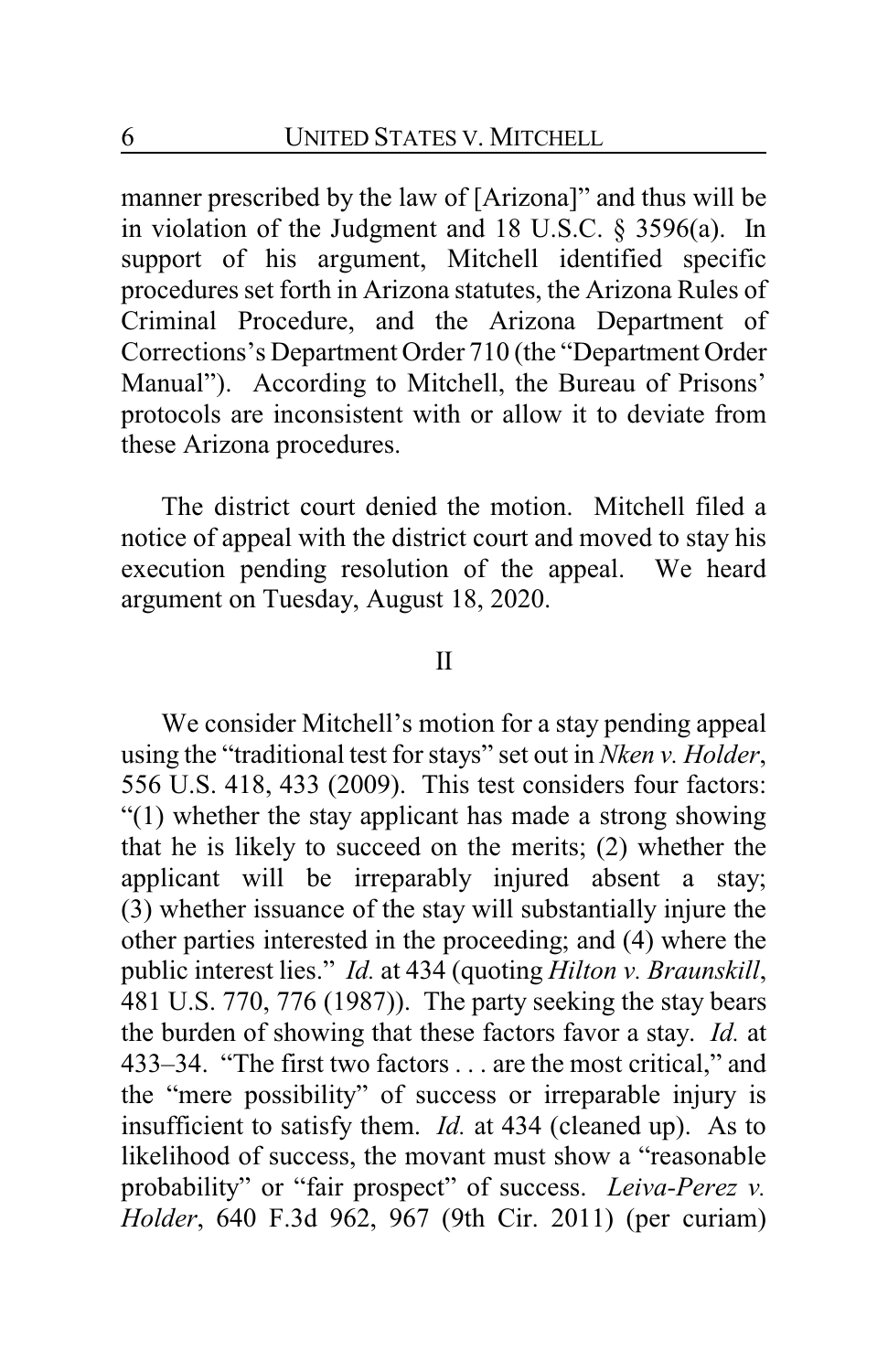citation omitted). As to irreparable harm, the standard is higher: the movant must demonstrate that irreparable harm is probable—as opposed to merely possible—if the stay is not granted; that is, irreparable harm must be "the more probable or likely outcome." *Id.* at 968. We consider the final two factors only "[o]nce an applicant satisfies the first two." *Nken*, 556 U.S. at 435.

Mitchell argues that he is entitled to a stay pending appeal of the district court's order because the district court erred in denying his motion for injunctive relief. Mitchell claims that on appeal of the district court's order, he would have a likelihood of success on the merits of his claim that inconsistencies between the Bureau of Prisons' protocol for implementing his execution and Arizona's procedures violate the Judgment and the FDPA. Mitchell likewise asserts that he would prevail on the second injunctive relief factor, that he will suffer an irreparable harm, due to the possibility that he "could be executed by means of an illegal protocol."

For purposes of Mitchell's stay motion, we need not comprehensively delineate the scope of the FDPA. *Cf. In re Execution Protocol Cases*, 955 F.3d 106 (D.C. Cir. 2020), *cert. denied sub nom. Bourgeois v. Barr*, No. (19A1050), 2020 WL 3492763 (U.S. June 29, 2020). We assume without deciding that the Department Order Manual constitutes "law of the State" for purposes of the FDPA and the Judgment. *See* 18 U.S.C. § 3596(a) (requiring the sentence to be implemented "in the manner prescribed by the law of the State in which the sentence is imposed"). In addition, we hold that procedures that do not effectuate death fall outside the scope of 18 U.S.C. § 3596(a). *See Peterson v. Barr*, 965 F.3d 549, 554 (7th Cir. 2020). The FDPA incorporates only those state laws that prescribe the manner for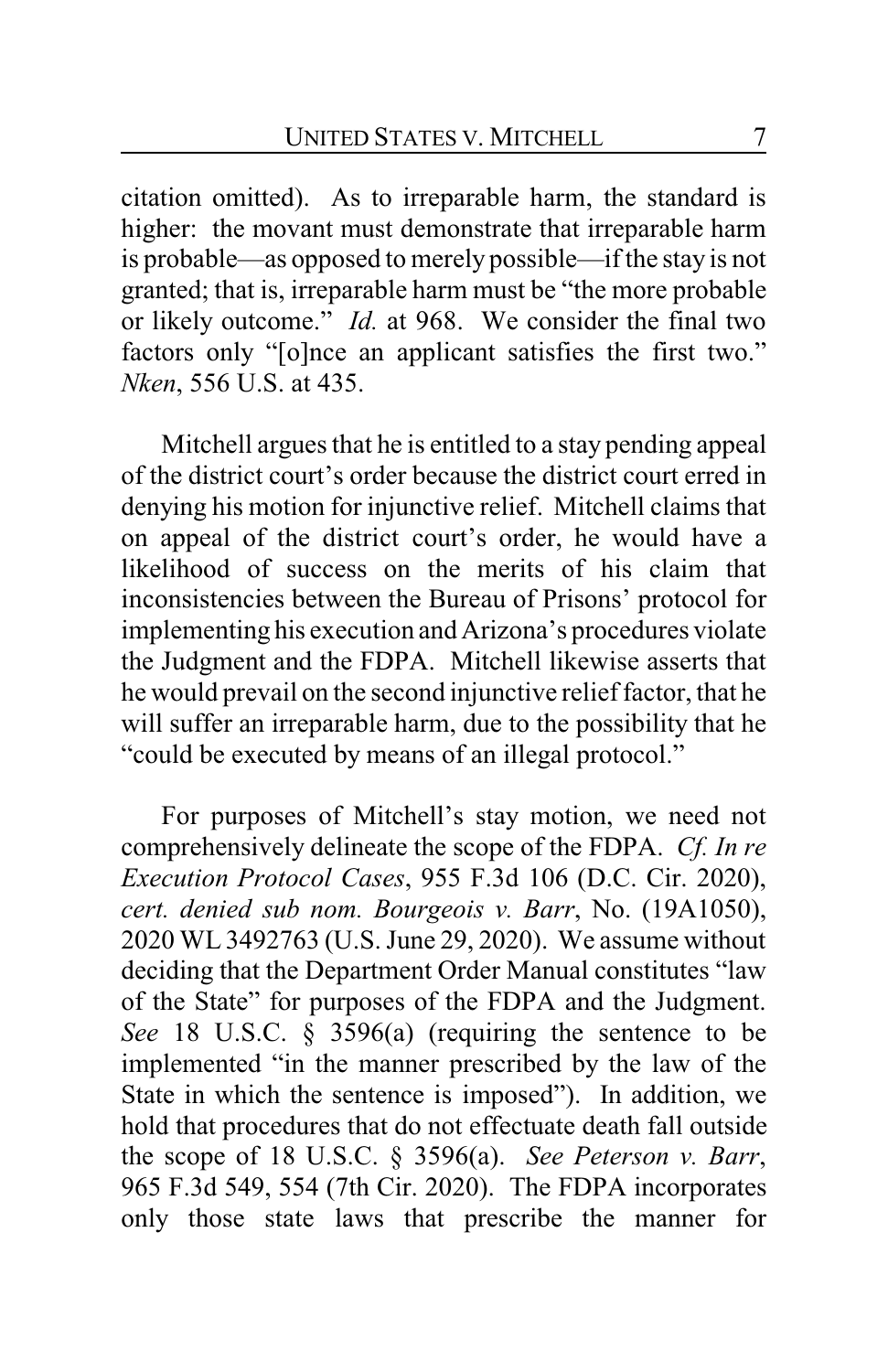"implementation" of a death sentence. *See* 18 U.S.C. § 3596(a) ("When the sentence is to be implemented, the Attorney General shall release the person sentenced to death to the custody of a United States marshal, who shall supervise implementation of the sentence in the manner prescribed by the law of the State in which the sentence is imposed."). In this context, "implement" means "to carry out" or "to give practical effect to and ensure of actual fulfillment by concrete measures." *Implement*, Webster's Third New International Dictionary 1134 (1961). Therefore, 18 U.S.C. § 3596(a) addresses, at most, state laws that set forth procedures for giving practical effect to a sentence of death. We therefore agree with the Seventh Circuit's conclusion that, even under a broad reading, the FDPA incorporates "only 'those [state] procedures that effectuate the death, including choice of lethal substances, dosages, vein-access procedures, and medical-personnel requirements.'" *Peterson*, 965 F.3d at 554 (citation omitted).

In his stay motion, Mitchell identifies six purported inconsistencies between the Bureau of Prisons' execution protocol and the procedures in the Department Order Manual.**<sup>6</sup>** We consider each in turn.

**<sup>6</sup>** In district court, Mitchell identified five additional purported inconsistencies relating to: (1) the presence of witnesses and spiritual advisers, Ariz. Rev. Stat. § 13-758; (2) notice of an execution date, Ariz. Rev. Stat. § 13-759; (3) judicial postponement of execution dates upon a finding of impracticality, Ariz. R. Crim. P. 31.23(c); (4) accommodations for defense counsel during the execution, such as the provision of temporary office space and access to mobile devices; and (5) discretion given the Director of the Arizona Department of Corrections to modify the execution protocol. Because Mitchell has not raised these purported inconsistencies in connection with his motion to stay his execution pending appeal, we do not consider them. *See Greenwood v. F.A.A.*,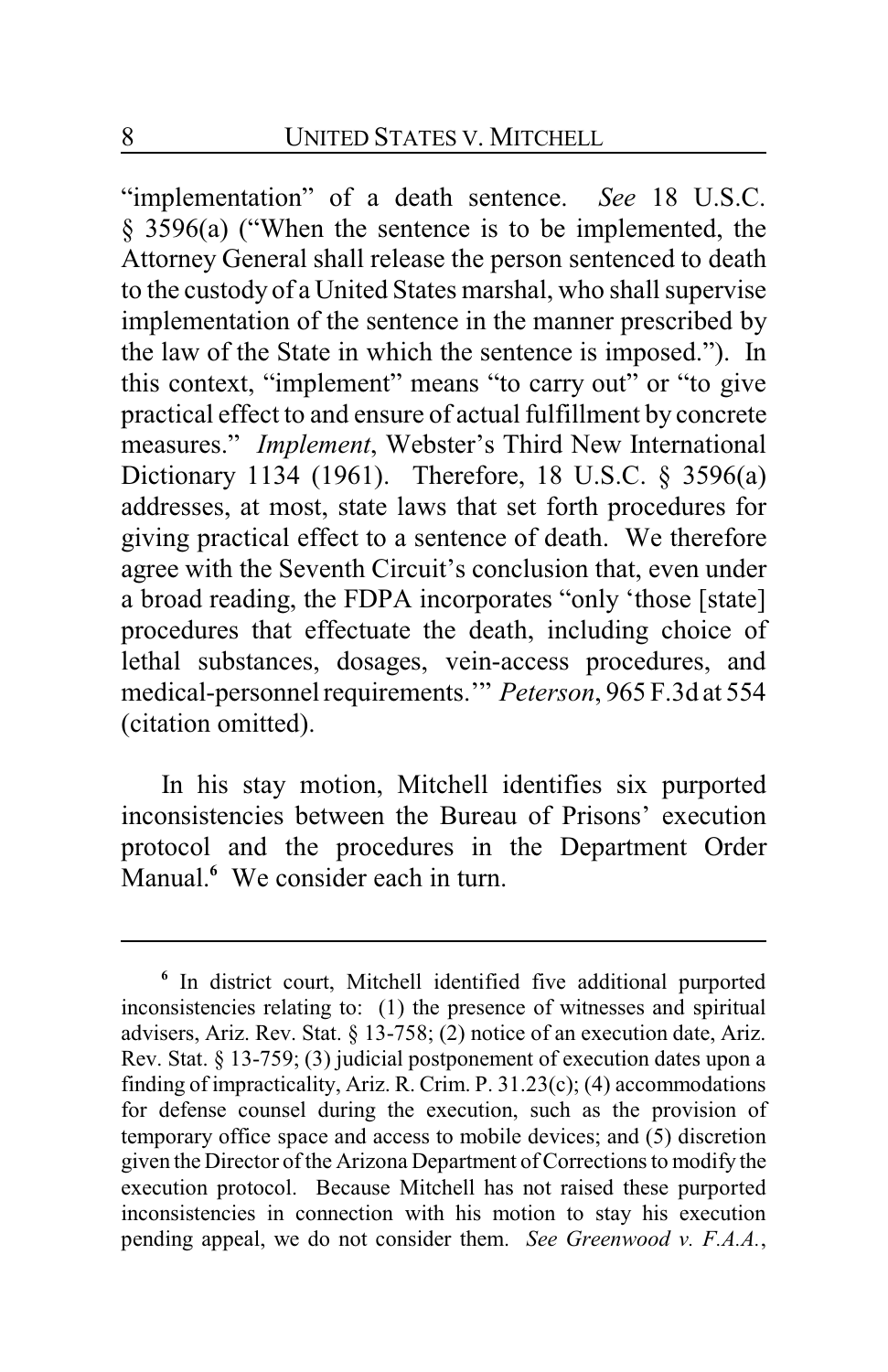First, he points to the Department Order Manual's requirement that the IV Team be "currently certified or licensed within the United States to place IV lines." The Bureau of Prisons' protocol provides that "[q]ualified personnel includes currently licensed physicians, nurses, EMTs, Paramedics, Phlebotomists, other medically trained personnel, including those trained in the United States Military having at least one year professional experience and other personnel with necessary training and experience in a specific execution related function." We see little difference between these requirements; both require that the persons placing IV lines have the appropriate qualifications. Given the substantial overlap between the two protocols, Mitchell argues only that it is possible that the "[q]ualified personnel" referred to in the Bureau of Prisons' protocol might not be "currently certified or licensed within the United States to place IV lines."

As to the second and third examples of purported inconsistencies, Mitchell points to the Department Order Manual's requirements that "[a] central femoral venous line will not be used unless the person placing the line is currently qualified" to do so and that "[t]he IV Team shall be responsible for inserting either peripheral IV catheters or a

<sup>28</sup> F.3d 971, 977 (9th Cir. 1994). Moreover, the first four purported inconsistencies fall outside the scope of 18 U.S.C. § 3596(a), because they are not pertinent to effectuating death. *See Peterson*, 965 F.3d at 554.

At oral argument, Mitchell argued for the first time that the Bureau of Prisons' protocol calls for the use of a saline flush in a manner that is different from the Department Order Manual. Mitchell forfeited any reliance on this difference because it was neither raised to the district court nor raised in the briefing. *See Sierra Med. Servs. All. v. Kent*, 883 F.3d 1216, 1223 (9th Cir. 2018).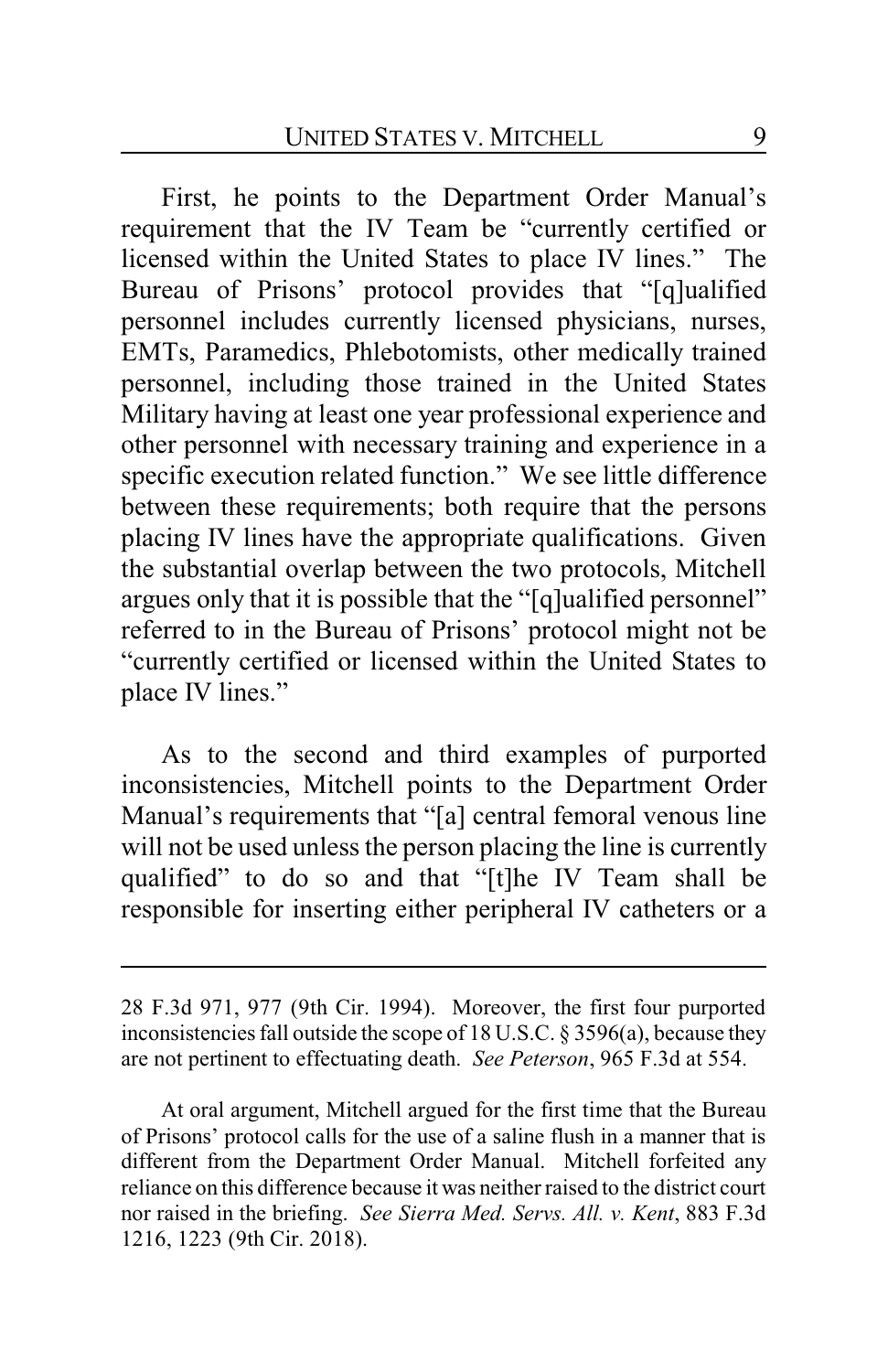central femoral line as determined by the Director acting upon the recommendation of the IV Team Leader." The Bureau of Prisons' protocol provides that a "suitable venous access line or lines will be inserted and inspected by qualified personnel" and that "[t]he Director or designee shall determine the method of venous access (1) based on the training and experience of personnel establishing the intravenous access; (2) to comply with specific orders of federal courts; or (3) based upon a recommendation from qualified personnel." Again, we see little difference between the protocols; both give the Director discretion to determine, based on a recommendation from qualified personnel, the method of venous access, and both protocols require that the venous access line be placed by qualified personnel. At oral argument, Mitchell primarily focused on the possibility that under the Bureau of Prisons' protocol, the decision to insert a peripheral IV catheter or a central femoral line may be made without a recommendation of a person "currently certified or licensed within the United States to place IV lines." This argument therefore merges with his first claim—that it is possible that the Bureau of Prisons may allow persons without the proper qualifications to place IV lines.

Fourth, Mitchell points to the Department Order Manual's requirement that a chemical used in execution "have an expiration or beyond-use date that is after the date that an execution is carried out." The Bureau of Prisons' protocol also prohibits the use of expired drugs: its March 10, 2020 General Guidelines for Compounding and Testing Pentobarbital Sodium for Use in Executions (the "General Guidelines") provide that an injectable solution is "available for use" only if, among other things, "its expiration date has not passed." Therefore, the state and federal requirements are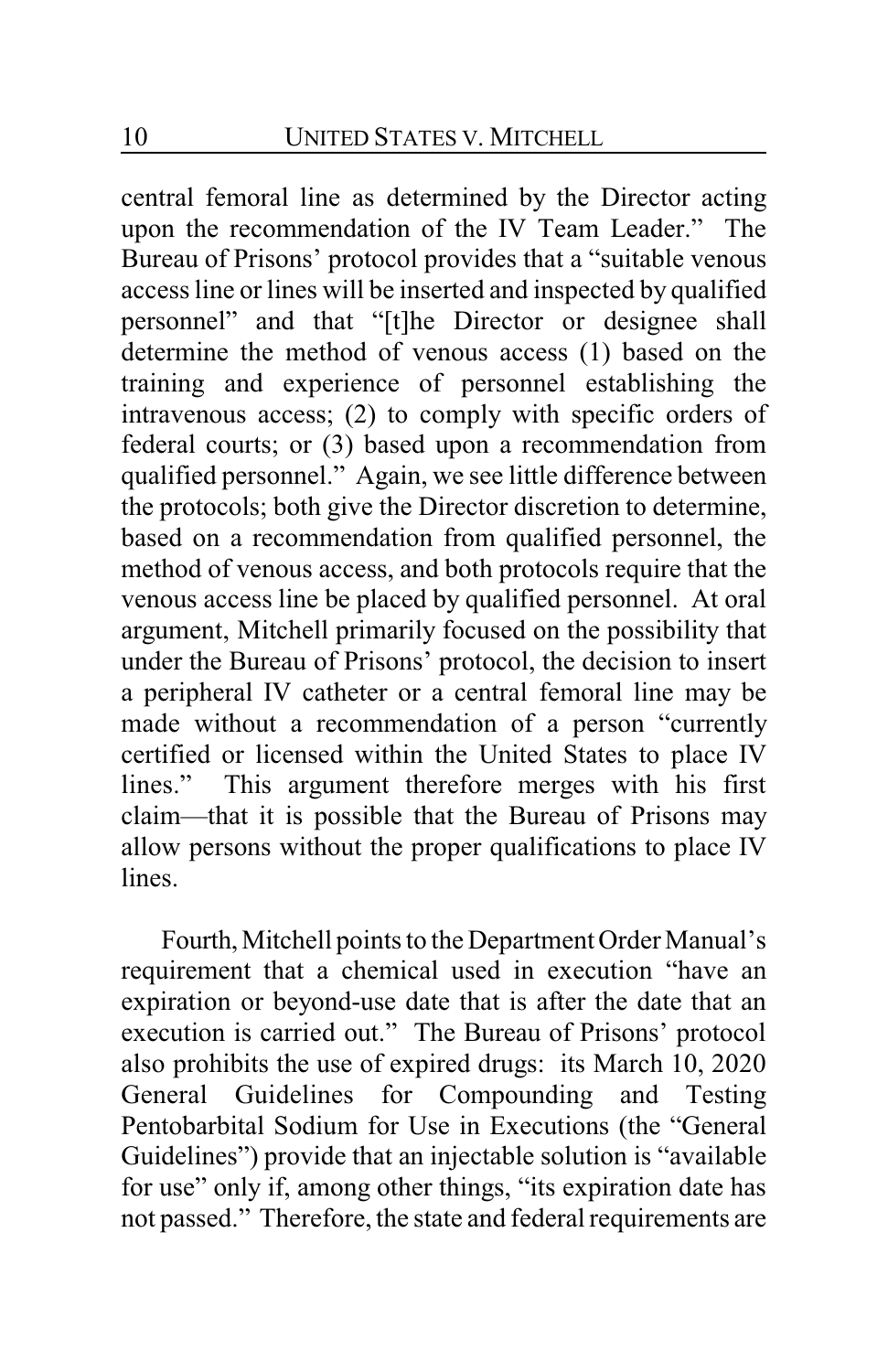substantially the same. Mitchell argues only that it is possible that the Bureau of Prisons will not comply with its protocol or will make last-minute changes to its protocol.

Fifth, Mitchell points to the Department Order Manual's requirement that the "decision to use a compounded or noncompounded chemical . . . be provided to the inmate and their counsel of record in writing at the time the state files a request for Warrant of Execution in the Arizona Supreme Court." Because the Bureau of Prisons has made public its decision to use compounded Sodium Pentobarbital in the General Guidelines, Mitchell has received notice that the Bureau of Prisons intends to use compounded Pentobarbital Sodium to carry out the execution.

Sixth, Mitchell points to the Department Order Manual's requirement that "[a] quantitative analysis of any compounded or non-compounded chemical to be used in the execution shall be provided upon request within ten calendar days after the state seeks a Warrant of Execution." At oral argument, Mitchell conceded that he had not requested such a quantitative analysis from the Bureau of Prisons, but such information has been made readily available to him. The government represented in district court that the "BOP has tested its compounded pentobarbital for quality assurance," and has publicly filed certificates of analysis and laboratory reports regarding Pentobarbital Sodium in the United States District Court for the District of Columbia. *See In re BOP Execution Protocol Cases*, 1:19-mc-00145-TSC, ECF No. 39-1 at 975–1020; ECF No. 97-2 at 1–9.**<sup>7</sup>**

**<sup>7</sup>** This procedure arguably also falls outside the scope of 18 U.S.C. § 3596(a), because providing such information is not pertinent to the effectuation of death. *See Peterson*, 965 F.3d at 554.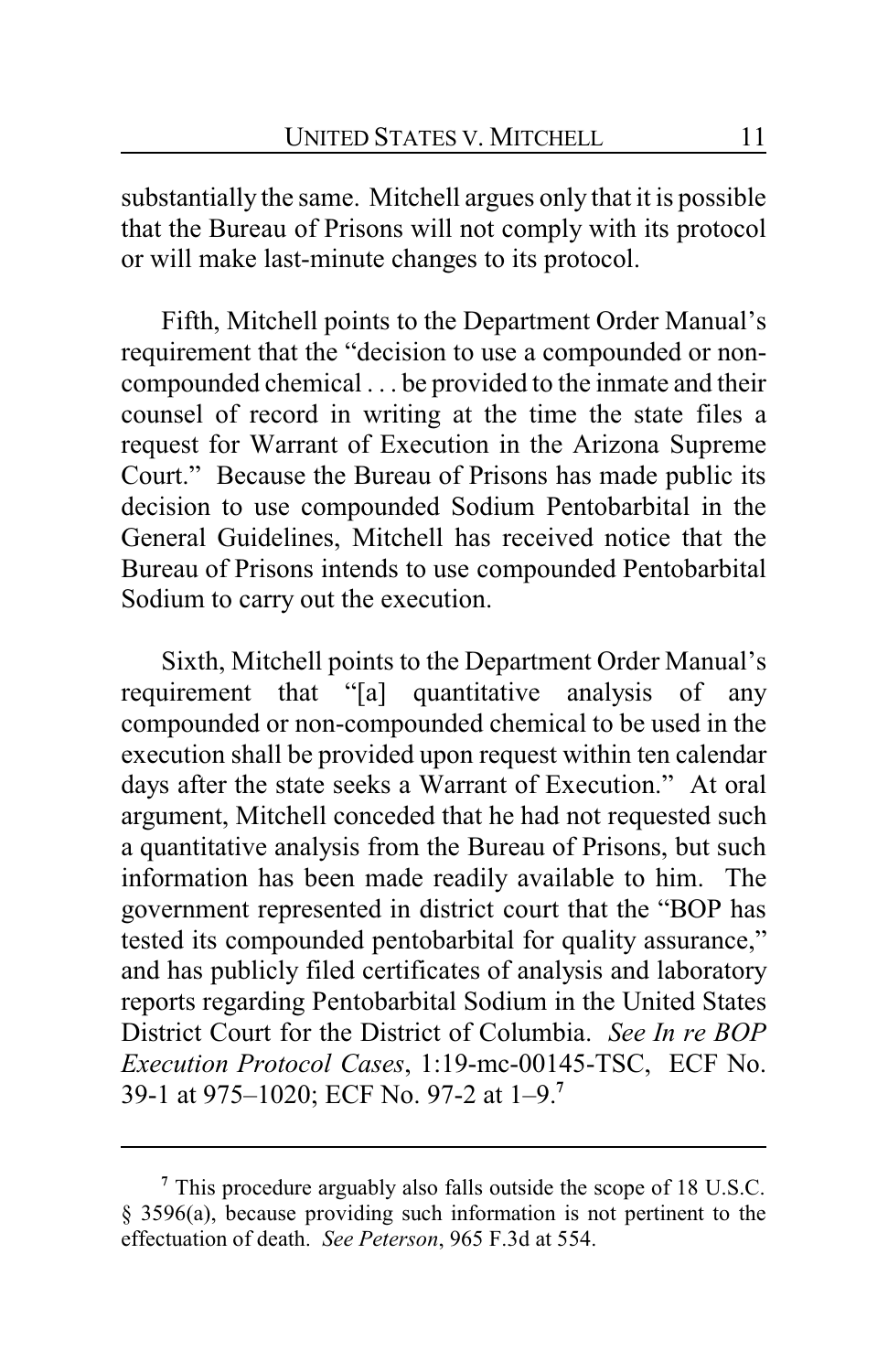We are not persuaded by Mitchell's arguments. The Bureau of Prisons' protocol and the Department Order Manual procedures on which Mitchell relies are largely indistinguishable. To the extent there is any difference between the federal and Arizona procedures with respect to the first four examples, the Bureau of Prisons has provided a declaration certifying that it will comply with those procedures.**<sup>8</sup>** As to the fifth and sixth examples, the Bureau of Prisons has complied with the Department Order Manual's procedures. Therefore, Mitchell has not carried his burden of proving a "reasonable probability," *Leiva-Perez*, 640 F.3d at 967 (citations omitted), that his execution will be carried out in a manner inconsistent with Arizona law (assuming that the Department Order Manual is state law). It is not enough to show a "mere possibility" that the Bureau of Prisons might use protocols inconsistent with Arizona procedures. *Id.* (cleaned up). Nor has Mitchell carried his burden of showing that it is more probable than not, *id.* at 968, that he will suffer any irreparable harm. Therefore, Mitchell is not entitled to the "extraordinary remedy" of a stay pending appeal, *Nken*, 556 U.S. at 428 (citation omitted), and we do not address the final two factors, *see id.* at 435.

\*\*\*

In sum, Mitchell has not carried his burden of demonstrating a likelihood of success on the merits or that it is probable that he will suffer irreparable harm, and therefore

**<sup>8</sup>** Mitchell filed a reply to the Bureau of Prisons' declaration, to which he attached a 37-page document setting forth additional purported inconsistencies between the Bureau of Prisons' protocol and Arizona procedures. Reliance on these purported differences was forfeited. *See supra* note 6; *Greenwood*, 28 F.3d at 977.